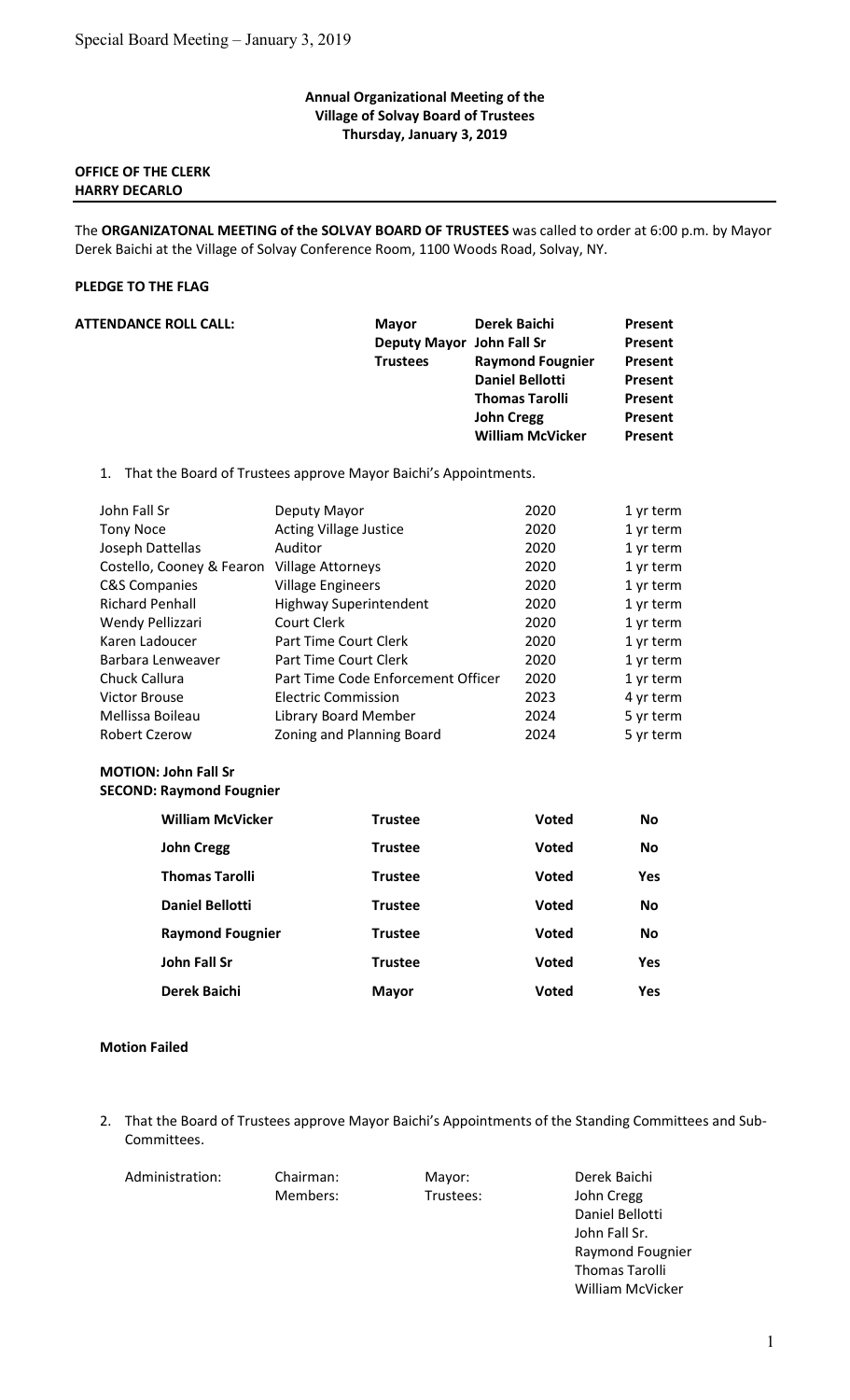# Special Board Meeting – January 3, 2019

| Public Works:                                                         | Chairman:<br>Members:                                                         | Derek Baichi<br>William McVicker<br><b>Thomas Tarolli</b>                                                                                                        |  |
|-----------------------------------------------------------------------|-------------------------------------------------------------------------------|------------------------------------------------------------------------------------------------------------------------------------------------------------------|--|
| Police:                                                               | Chairman:<br>Members:                                                         | John Fall Sr<br>John Cregg<br>William McVicker                                                                                                                   |  |
| Parks:                                                                | Liaison:                                                                      | <b>Tom Tarolli</b>                                                                                                                                               |  |
| <b>Buildings:</b>                                                     | Chairman:<br>Members:                                                         | John Fall Sr<br>Derek Baichi                                                                                                                                     |  |
|                                                                       | <b>Buildings Sub-Committee (Village Hall Project)</b>                         | <b>Ron Reudink</b><br>John Maestri<br>John McPeak<br>Joe Solon<br><b>Christine Czerow</b><br><b>Victor Brouse</b><br>Kathy Brouse                                |  |
| Library:                                                              | Liaison:                                                                      | Raymond Fougnier                                                                                                                                                 |  |
| Codes:                                                                | Chairman:<br><b>Community Members:</b>                                        | <b>Tom Tarolli</b><br>Gus Cappella<br>Irene Baldini<br>John Maestri<br>Jim Foresti<br>Chuck Callura<br><b>Bob Czerow</b><br><b>Victor Brouse</b><br>Kathy Brouse |  |
| Financial/Business Development:<br>Brownfield Research & Development: |                                                                               | Derek Baichi<br>Raymond Fougnier                                                                                                                                 |  |
| Safety Committee/<br>Risk Management:                                 | Co-Chairman:                                                                  | William McVicker<br>Dan Bellotti                                                                                                                                 |  |
| Insurance:                                                            | Chairman:<br>*Ad hoc committee members will be selected when bid is involved. | Derek Baichi                                                                                                                                                     |  |
| Stormwater*:                                                          | Co-Chairman:                                                                  | John Cregg<br>Dan Bellotti                                                                                                                                       |  |
| *2019 Special Project - Montrose Ave Flooding                         |                                                                               |                                                                                                                                                                  |  |
| <b>Community Events</b>                                               | Chairman:<br>Members:                                                         | Jake LaManna<br><b>Erin Davies</b><br>Aaron Kicak<br>Lori Volski<br>KJ Willet<br>Paul Kelly                                                                      |  |
| Ethics:                                                               |                                                                               | Deb DiGilio<br>Chris Germain<br>Mike Tropea                                                                                                                      |  |
| Comprehensive Plan                                                    | Liaison:<br>Members:                                                          | John Cregg<br><b>Thomas Tarolli</b><br>Raymond Fougnier                                                                                                          |  |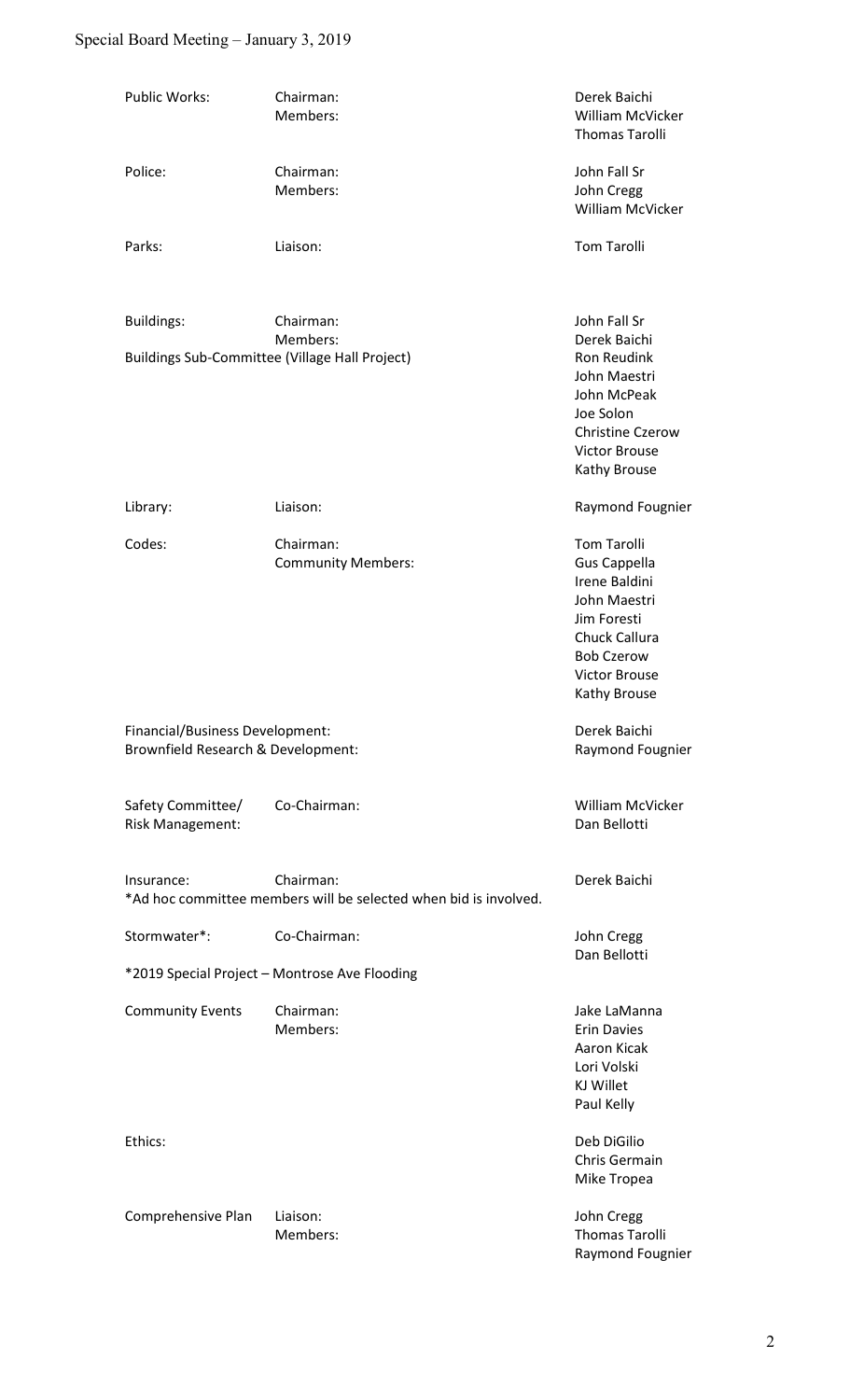Senior Citizens Outreach Program **Daniel Bellotti** Daniel Bellotti

John Cregg

#### Seating Facing Podium – Left to Right: William McVicker, John Fall Sr, Mayor Baichi, Raymond Fougnier, John Cregg, Daniel Bellotti, Thomas Tarolli

 MOTION: John Fall Sr SECOND: Thomas Tarolli

| <b>William McVicker</b> | <b>Trustee</b> | <b>Voted</b> | <b>Yes</b> |
|-------------------------|----------------|--------------|------------|
| <b>John Cregg</b>       | <b>Trustee</b> | <b>Voted</b> | <b>Yes</b> |
| <b>Thomas Tarolli</b>   | <b>Trustee</b> | <b>Voted</b> | <b>Yes</b> |
| <b>Daniel Bellotti</b>  | <b>Trustee</b> | <b>Voted</b> | <b>Yes</b> |
| <b>Raymond Fougnier</b> | <b>Trustee</b> | <b>Voted</b> | <b>Yes</b> |
| <b>John Fall Sr</b>     | <b>Trustee</b> | <b>Voted</b> | <b>Yes</b> |
| Derek Baichi            | <b>Mayor</b>   | Voted        | <b>Yes</b> |

- 3. That the Board of Trustees designated the fourth Tuesday of each month as the Regular Meeting of the Village of Solvay Board of Trustees, such meetings are to be held at the Town of Geddes Court Room, 1000 Woods Road, Solvay, NY 13209 at 6:00 p.m., local time. MOTION: John Fall Sr SECOND: John Cregg AYES: 7 NAYES: 0 MOTION CARRIED
- 4. That the Board of Trustees continues to follow the procurement policy in accordance with Chapter 29 of the Village Code. MOTION: John Cregg SECOND: William McVicker AYES: 7 NAYES: 0 MOTION CARRIED
- 5. That the Board of Trustees authorize for all periods commencing January 1, 2019 to December 31, 2019 the Mayor, all Trustees, Village Officers, Department Heads, to attend meetings, seminars, and schools, from time to time, and to authorize expenses incurred thereby. Such meetings would include those convened by the MEUA, NYMPA, the Conference of Mayors and Municipal Officials, Department of Audit and Control, Clerk's Meetings and any other meetings convened, that relate to the business of the Village of Solvay, pursuant to Chapter 26 of the Village Code. MOTION: Raymond Fougnier SECOND: Daniel Bellotti AYES: 7 NAYES: 0 MOTION CARRIED
- 6. That the Board of Trustees designate Solvay Bank as the Official Depository for the Village of Solvay. MOTION: William McVicker SECOND: Thomas Tarolli AYES: 7 NAYES: 0 MOTION CARRIED
- 7. That the Board of Trustees designate the Post Standard as the official publication for the Village of Solvay. MOTION: John Fall Sr SECOND: Thomas Tarolli

 AYES: 7 NAYES: 0 MOTION CARRIED 8. WHEREAS, the Board of Trustees has determined to pay a fixed rate for mileage as reimbursement to

officers and employees of the Village of Solvay. NOW, THERFORE BE IT RESOLVED,

Section 1. That the Board of Trustees shall approve reimbursement of such officers and employees at the rate of - \$.58/mile.

Section 2. That this resolution shall take effect January 1, 2019. If a Village vehicle is available the employee will use the Village vehicle and not receive mileage.